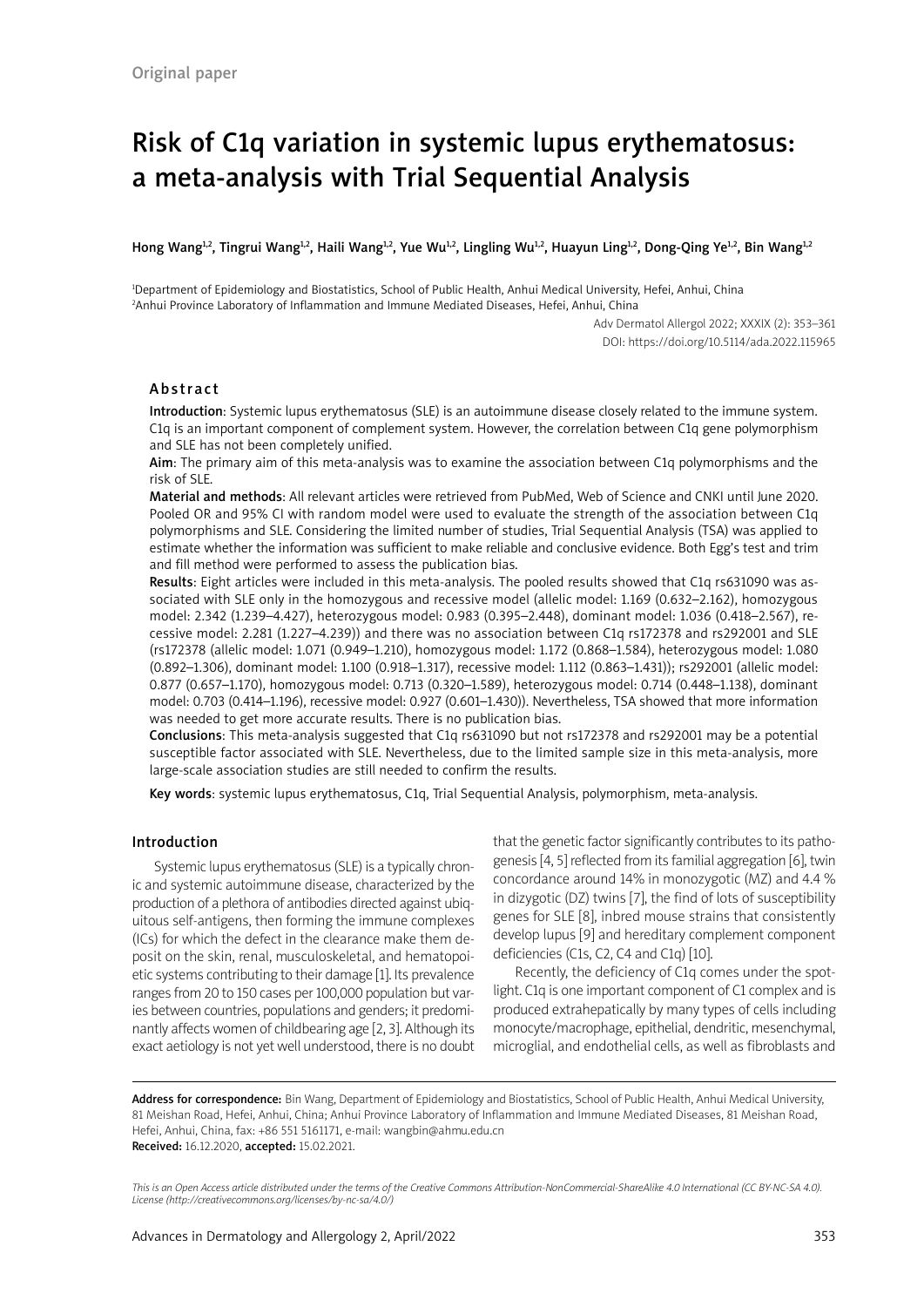trophoblasts. Structurally, this glycoprotein is assembled from 18 polypeptide chains of three different types named A, B, and C of 29, 27, and 23 kDa resembling a bunch of flowers, with six peripheral globular regions each connected by fibrillary strands to a central bundle of fibres and each of them contains a globular head attached to a collagen-like triple-helix tail, considered as the recognition domain which has ligand binding capability [11]. A, B and C chains which are encoded by separate genes are located at chromosome 1p34.1-36.3. The relevant genes are C1qA (2.5 kb), C1qB (2.6 kb), and C1qC (3.8 kb) and each gene contains two exons separated by one intron [12]. Importantly, the clearance of ICs and apoptotic cell debris call for the involvement of C1q. It is worth mentioning that C1q is considered as a good indicator to diagnose the lupus nephritis (LN) [13], one of fatal complications of SLE patients.

A few populations in SLE-affected families such as Turkey, Sudan, Kosovo and Iraq show that a number of C1q mutations were causative for SLE [14–16]. As confirmed by both animal model and humans, C1q-deficient develops a lupuslike disease and exhibits impaired clearance of apoptotic cells [17, 18]. Furthermore, more than 90% could develop SLE among people with C1q deficiency [19], indicating that the presence of C1q is a protective factor for them from SLE. Specifically, the mutation can result in termination codons, frameshifts or amino acid exchanges. SLE with genetic C1q deficiency is often accompanied by the low level of C1q, the production of low molecular weight C1q with no function and a high level of anti-C1q and it can be due to the mutation of C1q [20, 21], such as rs631090 [22]. In addition, an antibody directing to C1q emerges in about 28–60% of SLE patients and the presence of C1q antibody is linked with disease activity, appearance of renal involvement, especially hypocomplementemia [23–26]. Therefore, some treatment means targeting to C1q is emerging. For instance, restoration of C1q levels by plasma transfusion in C1q-defcient lupus patients resulted in amelioration of the disease [27]. All introductions above disclose that the involvement C1q plays an important role in the development of SLE.

Although several studies have investigated the association between C1q polymorphisms and SLE, results are still considered inconclusive and the sample size is relatively small.

## Aim

Therefore, to draw a more comprehensive estimation of the association between C1q and SLE risk, we conducted this meta-analysis with Trial Sequential Analysis (TSA) to evaluate the effects of C1q polymorphisms on SLE susceptibility.

## Material and methods

# Search strategy

A systematic search from PubMed, Web of Science, and CNKI was conducted with the following key words: ("systemic lupus erythematosus" or "SLE") and ("C1q" or "complement component 1q") and ("SNP" or "polymorphism" or "single nucleotide polymorphism"). Each database was thoroughly scanned until June 2020. Except that, manual search of reference lists was further performed.

### Study selection and data abstraction

Studies included in the current meta-analysis should satisfy the following inclusion criteria: (1) involving the disease risk of C1q polymorphism with SLE; (2) sufficient data of cases and controls to estimate the odds ratio (*OR*) and 95% confidence interval (CI) based on the genetic model contrast; (3) individual for all selected samples met the ACR. Major exclusion criteria were limited to several items as follows: (1) overlapping subjects in several articles for the same research group; (2) only focused on family individuals rather than sporadic advanced SLE patients; (3) abstract from conferences, letters, review articles and case reports. The following items obtained from each eligible article included: the first author, the year of publication, journal, country, sample size, genotyping methods and distribution in case and control groups. Data from the retrieved studies were extracted independently by two reviewers. If any disagreement still existed, the third author would be invited to chew over current controversy and resolve the dispute.

## Trial sequential analysis

Using TSA software version 0.9 beta (Copenhagen Trial Unit, Copenhagen, Denmark), TSA was performed to prevent the risk of random error (false positive or false negative outcomes) and multiplicity phenomenon due to sparse data and repetitive testing in meta-analyses, to calculate the required meta-analysis information size and to adjust significance thresholds based on a two-sided sequential analysis-adjusted fixed effects model by taking a relative risk reduction (RRR) 20%, power 80% and type I error  $(\alpha)$  5% [28, 29]. The monitoring boundaries were constructed as a way to determine whether the present meta-analysis is sufficiently powered and conclusive. If the Z-curve crosses the TSA boundaries or futility area, it is classified as "firm evidence of effect"; if the *Z*-curve does not cross any of the boundaries or reached the required information size (RIS), evidence is regarded as "potentially spurious evidence of effect" [30].

#### Trim and fill method

Trim and fill method was proposed by Duval and Tweedie, and aims at identifying and correcting funnel plot asymmetry caused by publication bias, applying to small study effects. The application significance of this method is to compare whether the pooled effect has changed before and after trimming and filling. If the estimated value of the combined effect does not change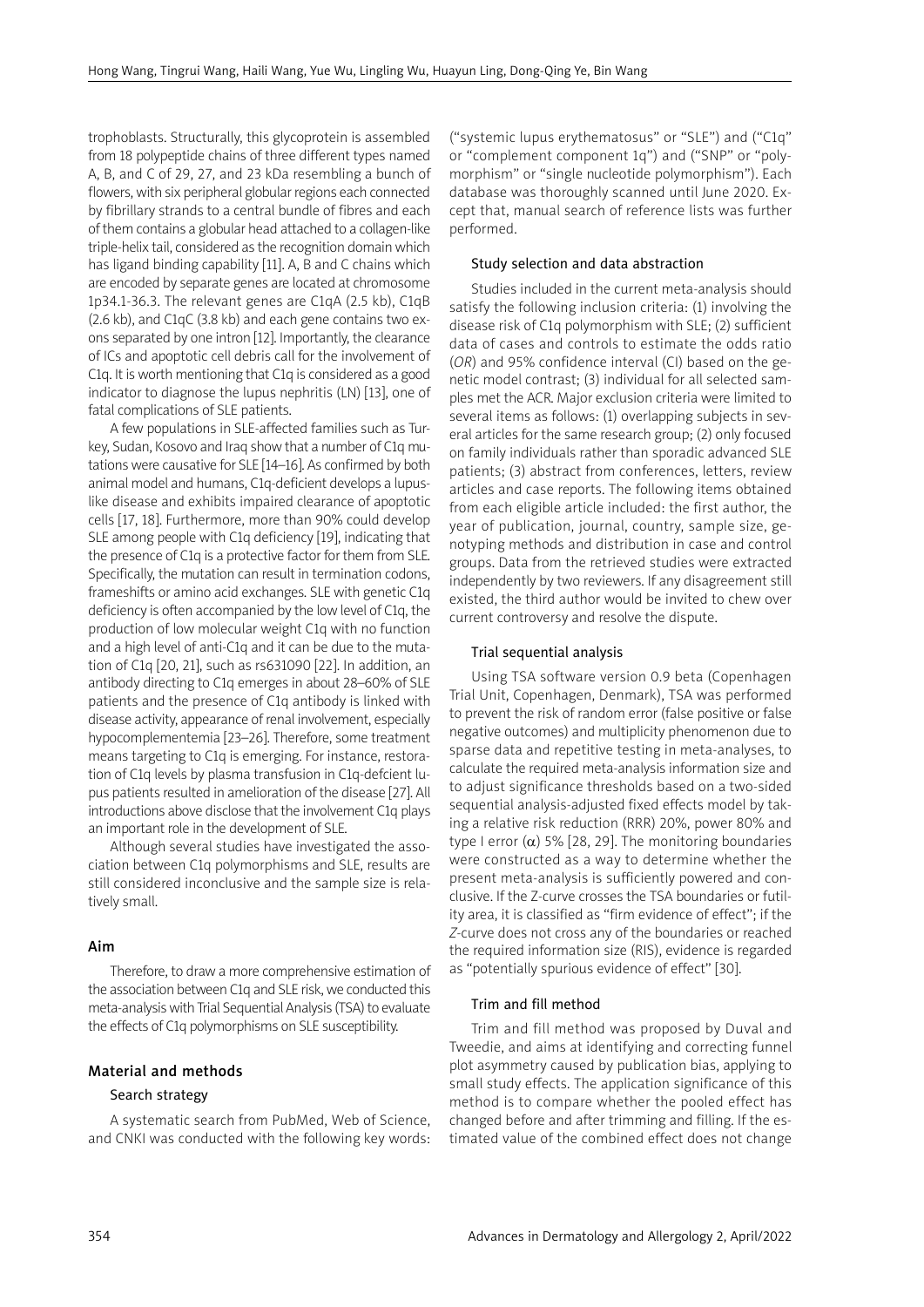significantly, it indicates that the publication bias has little influence and the results are relatively robust.

#### Statistical analysis

The genetic strength association including pooled ORs and 95% CIs was assessed using different genetic models, including allele model (M vs. m), homozygote model (MM vs. mm), heterozygote model (Mm vs. mm), dominant (MM + Mm vs. mm), recessive (MM vs. Mm + mm), based on allele and genotype frequency of each C1q polymorphic site between cases and healthy controls. In addition, m represents mutant type and M is wild type. The  $\chi^2$  test was used to estimate whether the control subjects are in line with Hardy-Weinberg equilibrium (HWE). Cochran's *Q* statistic and  $\beta$  statistic were performed to evaluate the heterogeneity assumption between studies. In addition, the random-effect model was utilized in all model analysis. Potential publication bias was evaluated by Egger's test and trim and fill method. STATA 12.0 software (Stata Corp LP, College Station, Texas, USA) was used to carry out all statistical analysis; *p* < 0.05 was used to determine statistical significance with two-sided *p*-values.

#### Results

#### Studies included in the meta-analysis

As shown in Figure 1, 660 articles were retrieved completely and systemically from PubMed, Web of Science and CNKI according to search strategy. However, only 28 articles were potentially chosen to assess its eligibility after removing 9 blank entries, 180 repetitions and 443 completely improper articles by reading its title and abstract. Based on the exclusion criteria, 5 abstracts, 7 studies with unavailable data, 1 letter, 3 non-casecontrol, 1 review and 3 case reports were excluded. Finally, a total of 8 articles [22, 31–37] were included in the current meta-analysis. Among them, 5 articles were for C1q rs172378, 5 articles for C1q rs292001, and 3 articles for C1q rs631090. Detailed information about them was listed in Table 1.

#### Association of C1q and SLE susceptibility

According to the forest plot in Figure 2 and Table 2, C1q rs631090 was associated with SLE in homozygote model (OR (95% CI): 2.342 (1.239–4.427), *p* = 0.009) and recessive model (OR (95% CI): 2.281 (1.227–4.239), *p* = 0.009), but not in the allelic model (OR (95% CI): 1.169 (0.632–2.162), *p* = 0.618), heterozygous model (OR (95% CI): 0.983 (0.395–2.448), *p* = 0.970) and dominant model (OR (95% CI): 1.036 (0.418–2.567), *p* = 0.938). There was no association between C1q rs172378 and rs292001 and SLE in all five genetic models (rs172378 (allelic model: OR (95% CI): 1.071 (0.949–1.210), *p* = 0.266), homozygous model: OR (95% CI): 1.172 (0.868–1.584), *p* = 0.301, heterozygous model: OR (95% CI): 1.080 (0.892–1.306), *p* = 0.432, dominant model: OR (95%



Figure 1. Flow chart for the literature search and screening in this meta-analysis

CI): 1.100 (0.918–1.317), *p* = 0.303, recessive model: OR (95% CI): 1.112 (0.863–1.431), *p* = 0.412); rs292001 (allelic model: OR (95% CI): 0.877 (0.657–1.170), *p* = 0.373, homozygous model: OR (95% CI): 0.713 (0.320–1.589), *p* = 0.408, heterozygous model: OR (95% CI): 0.714 (0.448– 1.138), *p* = 0.157, dominant model: OR (95% CI): 0.703 (0.414–1.196), *p* = 0.194, recessive model: OR (95% CI): 0.927 (0.601–1.430), *p* = 0.732)) (Figure 2 and Table 2).

## TSA

The TSA for the association between C1q rs631090 and overall SLE risk with an overall 5% risk of a type I error, 20% risk of a type II error (power of 80%) and relative risk reduction (RRR) 20% showed that the cumulative *z*-curve only crossed the traditional boundary but not the trial sequential monitoring boundary and also reached the required information size in the homozygous model and recessive mode (Figure 3). It indicated that it is inconclusive to draw a firm outcome for the association between C1q rs631090 and SLE in the homozygous model and recessive model as more information is needed, thus C1q rs631090 may be a potentially risk factor for SLE.

#### Publication bias

Publication bias was evaluated by both Egg's test and the trim and fill method. *P-*values in Egg's test were all greater than 0.05, suggesting that there was no publication bias in the current meta-analysis (Table 2). Using trim and fill method, the funnel plot is symmetrical after 3 studies are filled and the overall pooled result is no different before and after processing in the allelic model of rs172378 (Table 2 and Figure 4); similar results are obtained in other genetic model of rs172378, rs292001 and rs631090, also indicating that there is no publication bias.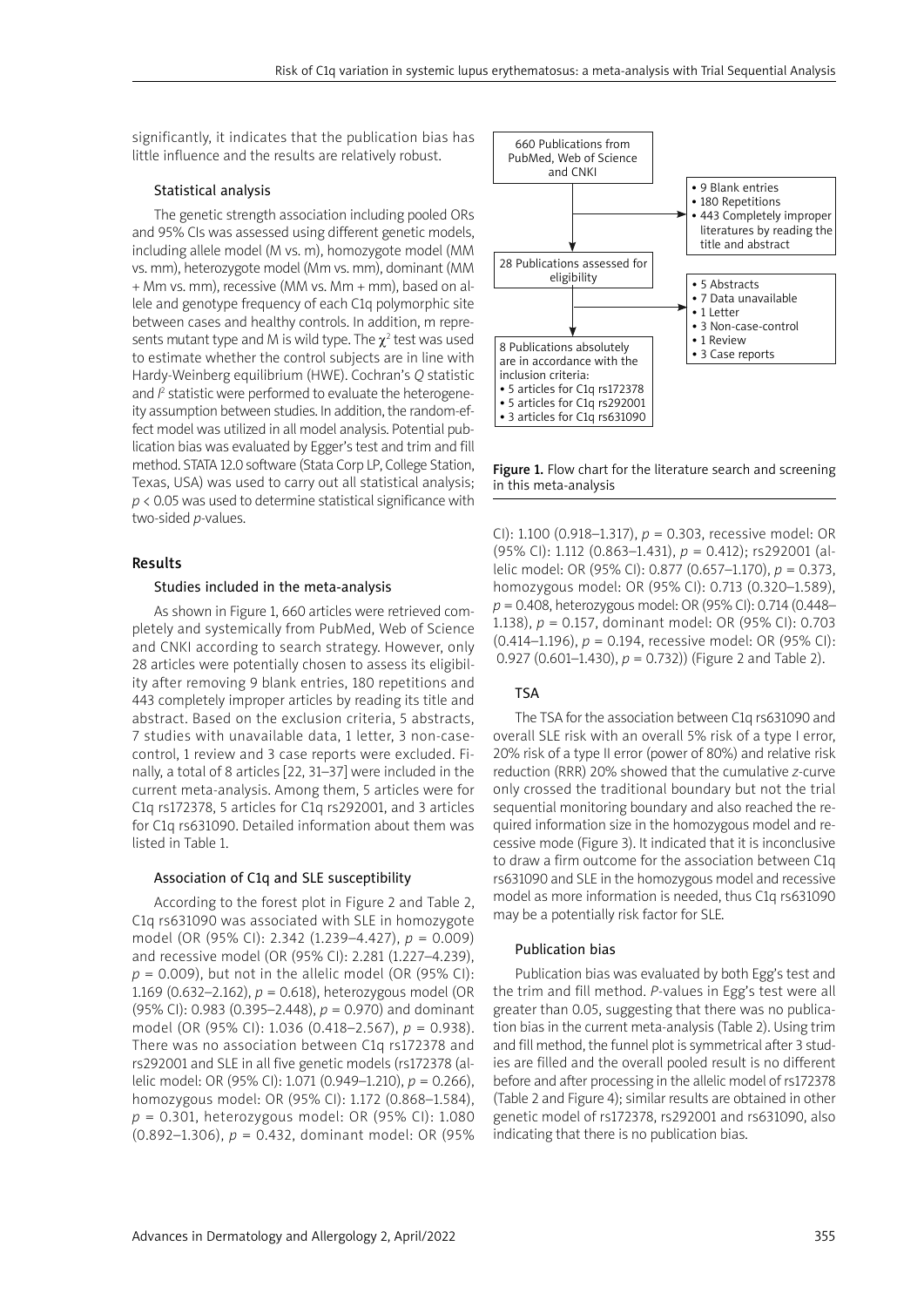|          | Author<br>Year<br>Journal |      | Country                                          | Method              | Sample<br>size                    |                    | Genotype<br>(case/control) |         | Allele<br>(case/control) |                 | <b>HWE</b>             |           |
|----------|---------------------------|------|--------------------------------------------------|---------------------|-----------------------------------|--------------------|----------------------------|---------|--------------------------|-----------------|------------------------|-----------|
|          |                           |      |                                                  |                     |                                   | (case/<br>control) | mm                         | Mm      | <b>MM</b>                | m               | M                      |           |
| rs172378 | Irshaid FI<br>$[31]$      | 2018 | Pak J Biol Sci                                   | African<br>American | PCR-RFLP                          | 55/59              | 5/6                        | 25/23   | 25/30                    | 35/35           | 75/83                  | Yes       |
|          | Irshaid Fl<br>$[31]$      | 2018 | Pak J Biol Sci                                   | Caucasian           | PCR-RFLP                          | 74/151             | 26/50                      | 36/76   | 12/25                    | 88/176          | 60/126                 | Yes       |
|          | Radanova M<br>$[32]$      | 2015 | Lupus                                            | <b>Bulgaria</b>     | RT-PCR<br>7/12<br>13/58<br>38/185 |                    |                            | 18/105  | 27/82                    | 49/268          | Yes                    |           |
|          | Cao CW [33]               | 2012 | Lupus                                            | China               | Sequenom<br>Mass Arrays           | 748/750            | 119/116                    | 373/364 | 250/256                  |                 | 611/596 873/876<br>Yes |           |
|          | Chew CH [34] 2008         |      | Hum Biol                                         | Malaysia            | PCR-RFLP                          | 130/130            | 26/24                      | 70/69   | 34/37                    | 122/117         | 138/143                | Yes       |
| s292001  | Yu Y [22]                 | 2018 | Genet Test Mol<br><b>Biomarkers</b>              | China               | <b>PCR</b>                        | 245/245            | 31/22                      | 115/123 | 99/100                   | 177/167         | 313/323                | Yes       |
|          | Sa P [35]                 | 2017 | China Journal<br>of Leprosy and<br>Skin Diseases | China               | PCR                               | 111/120            | 14/11                      | 45/49   | 52/60                    | 73/71           | 149/169                | Yes       |
|          | Radanova M<br>$[32]$      | 2015 | Lupus                                            | <b>Bulgaria</b>     | RT-PCR                            | 38/185             | 17/75                      | 18/94   | 3/16                     | 52/244          | 24/126<br>Yes          |           |
|          | Mosaad YM<br>$[36]$       | 2015 | Clin Exp<br>Immunol                              | Egypt               | PCR-RFLP                          | 130/208            | 29/75                      | 76/110  | 25/23                    | 134/260 126/156 |                        | Yes       |
|          | Zervou MI<br>$[37]$       | 2011 | Human<br>Immunology                              | Turkey              | PCR                               | 158/155            | 43/54                      | 81/91   | 34/10                    | 167/199 149/111 |                        | <b>No</b> |
| s631090  | Yu Y [22]                 | 2018 | Genet Test Mol<br><b>Biomarkers</b>              | China               | PCR                               | 245/245            | 22/10                      | 95/67   | 128/168                  | 139/87          | 351/403                | Yes       |
|          | Sa P [35]                 | 2017 | China Journal<br>of Leprosy and<br>Skin Diseases | China               | PCR                               | 111/120            | 10/5                       | 58/82   | 43/33                    | 78/92           | 144/148                | No        |
|          | Radanova<br>M [32]        | 2015 | Lupus                                            | <b>Bulgaria</b>     | RT-PCR                            | 38/185             | 0/1                        | 4/24    | 31/160                   | 4/26            | 66/344                 | Yes       |

#### Table 1. Detailed information of the articles included in this meta-analysis

*m and M – mutant type and wild type, respectively, PCR – polymerase chain reaction, RFLP – restriction fragment length polymorphism, RT – real time, HWE – Hardy-Weinberg equilibrium.*

#### Discussion

The complement system plays a part in both fighting against the invasion of pathogens and regulating the immune system through classical, alternative and lectin pathways. C1q, considered as its important component, makes the activation of the classical complement pathway start following the binding to ligands such as immune complexes, matrix molecules and apoptotic cells. Ultimately, formed membrane attack complex can attack the pathogen involved in innate immunity. However, except for its role in activation of the complement system, C1q is thought to have a direct effect on adaptive immunity. Although, researches had shown that the complement system disorder indeed induced the onset and development of SLE. It can be put down to the antiinflammatory function of C1q in adaptive immunity. This anti-inflammatory function is to help to solubilize immune complexes in addition to clearance of apoptotic debris [38].

Theoretically, the function of complement in SLE is complex since it may both prevent and exacerbate the disease described as the proverbial "double-edged sword". On the one hand, tissue insults and end organ damage in SLE patients is due to the excessive activation of the complement pathway. On the other hand, some manifestations of autoimmune diseases such as SLE also can be caused by the deficiencies of certain components of complement pathways [39]. Obviously, C1q as an important component of the complement system faces this question inevitably. Nevertheless, studies have shown that in the absence of this protein among animals and humans, apoptotic debris accumulates and triggers autoimmunity, suggesting that deficiency of C1q is considered to be a strong susceptibility factor for SLE as evidenced by the fact that almost all  $(≥ 92%)$  of the known patients with C1q deficiency have developed the disease [32] and frequency of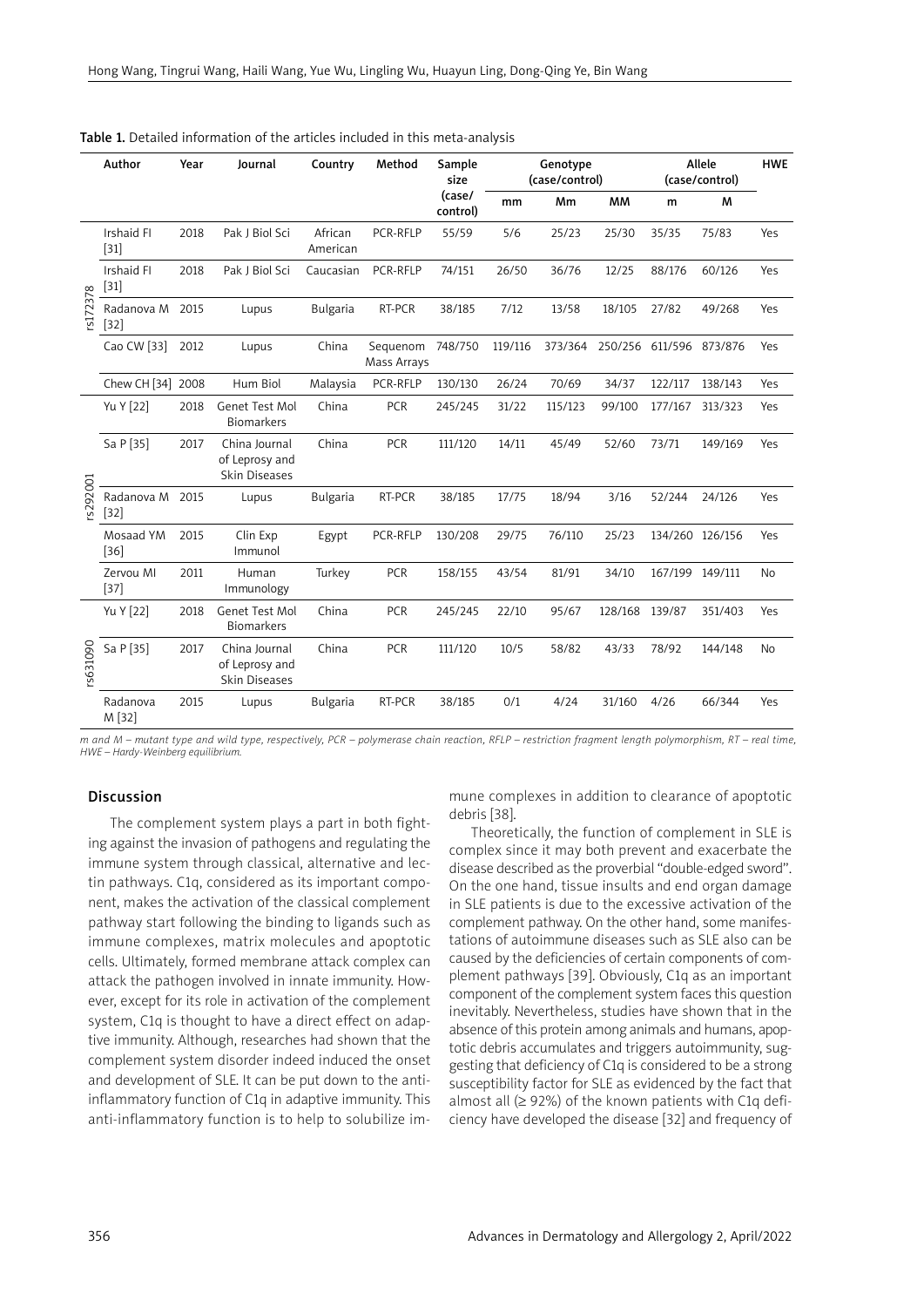| A                                                                                                                                                         |                                                                                                                       |                                                     |
|-----------------------------------------------------------------------------------------------------------------------------------------------------------|-----------------------------------------------------------------------------------------------------------------------|-----------------------------------------------------|
| Study ID                                                                                                                                                  | OR (95% CI)                                                                                                           | Weight (%)                                          |
| rs172378<br>Irshaid FI (2018)<br>Irshaid FI (2018)<br>Radanova M (2015)<br>Cao CW (2012)<br>Chew CH (2008)<br>Subtotal ( $l^2$ = 0.0%, $p$ = 0.406)       | 1.11(0.63, 1.94)<br>1.05(0.70, 1.57)<br>1.80 (1.06, 3.06)<br>1.03(0.89, 1.19)<br>1.08(0.77, 1.53)<br>1.07(0.95, 1.21) | 4.65<br>9.22<br>5.23<br>68.52<br>12.39<br>100.00    |
| rs292001<br>Yu Y (2018)<br>Sa P (2017)<br>Radanova M (2015)<br>Mosaad YM (2015)<br>Zervou MI (2011)<br>Subtotal ( $l^2$ = 70.9%, $p$ = 0.008)             | 1.09(0.84, 1.42)<br>1.17(0.79, 1.73)<br>1.12(0.66, 1.90)<br>0.64(0.47, 0.87)<br>0.63(0.45, 0.86)<br>0.88(0.66, 1.17)  | 23.43<br>18.85<br>14.69<br>21.63<br>21.40<br>100.00 |
| rs631090<br>Yu Y (2018)<br>Sa P (2017)<br>Radanova M (2015)<br>Subtotal ( $l^2$ = 79.8%, $p = 0.007$ )<br>Note: Weights are from random effects analysis. | 1.83 (1.35, 2.49)<br>0.87(0.60, 1.27)<br>0.80(0.27, 2.37)<br>1.17(0.63, 2.16)                                         | 41.63<br>39.40<br>18.96<br>100.00                   |
| 0.271                                                                                                                                                     | 3.69                                                                                                                  |                                                     |



| C                                               |       |                       |            |
|-------------------------------------------------|-------|-----------------------|------------|
| Study ID                                        |       | OR (95% CI)           | Weight (%) |
| rs172378                                        |       |                       |            |
| Irshaid FI (2018)                               |       | 1.30(0.60, 2.83)      | 6.05       |
| Irshaid FI (2018)                               |       | 0.99(0.45, 2.18)      | 5.77       |
| Radanova M (2015)                               |       | 1.31(0.60, 2.86)      | 5.95       |
| Cao CW (2012)                                   |       | 1.05 (0.84, 1.32)     | 71.10      |
| Chew CH (2008)                                  |       | 1.10 (0.62, 1.96)     | 11.13      |
| Subtotal ( $l^2$ = 0.0%, $p$ = 0.966)           |       | 1.08 (0.89, 1.31)     | 100.00     |
| rs292001                                        |       |                       |            |
| Yu Y (2018)                                     |       | 0.94(0.65, 1.38)      | 28.36      |
| Sa P (2017)                                     |       | 1.06(0.61, 1.84)      | 23.48      |
| Radanova M (2015)                               |       | 1.02(0.27, 3.87)      | 9.08       |
| Mosaad YM (2015)                                |       | 0.64(0.34, 1.20)      | 21.11      |
| Zervou MI (2011)                                |       | $0.26$ $(0.12, 0.56)$ | 17.97      |
| Subtotal ( $l^2$ = 62.1%, $p$ = 0.032)          |       | 0.71(0.45, 1.14)      | 100.00     |
| rs631090                                        |       |                       |            |
| Yu Y (2018)                                     |       | 1.86 (1.26, 2.74)     | 38.67      |
| Sa P (2017)                                     |       | 0.54(0.31, 0.95)      | 35.87      |
| Radanova M (2015)                               |       | 0.86(0.28, 2.65)      | 25.46      |
| Subtotal ( $l^2$ = 84.4%, $p$ = 0.002)          |       | 0.98(0.39, 2.45)      | 100.00     |
| Note: Weights are from random effects analysis. |       |                       |            |
|                                                 | 0.122 | 8.22                  |            |

Advances in Dermatology and Allergology 2, April/2022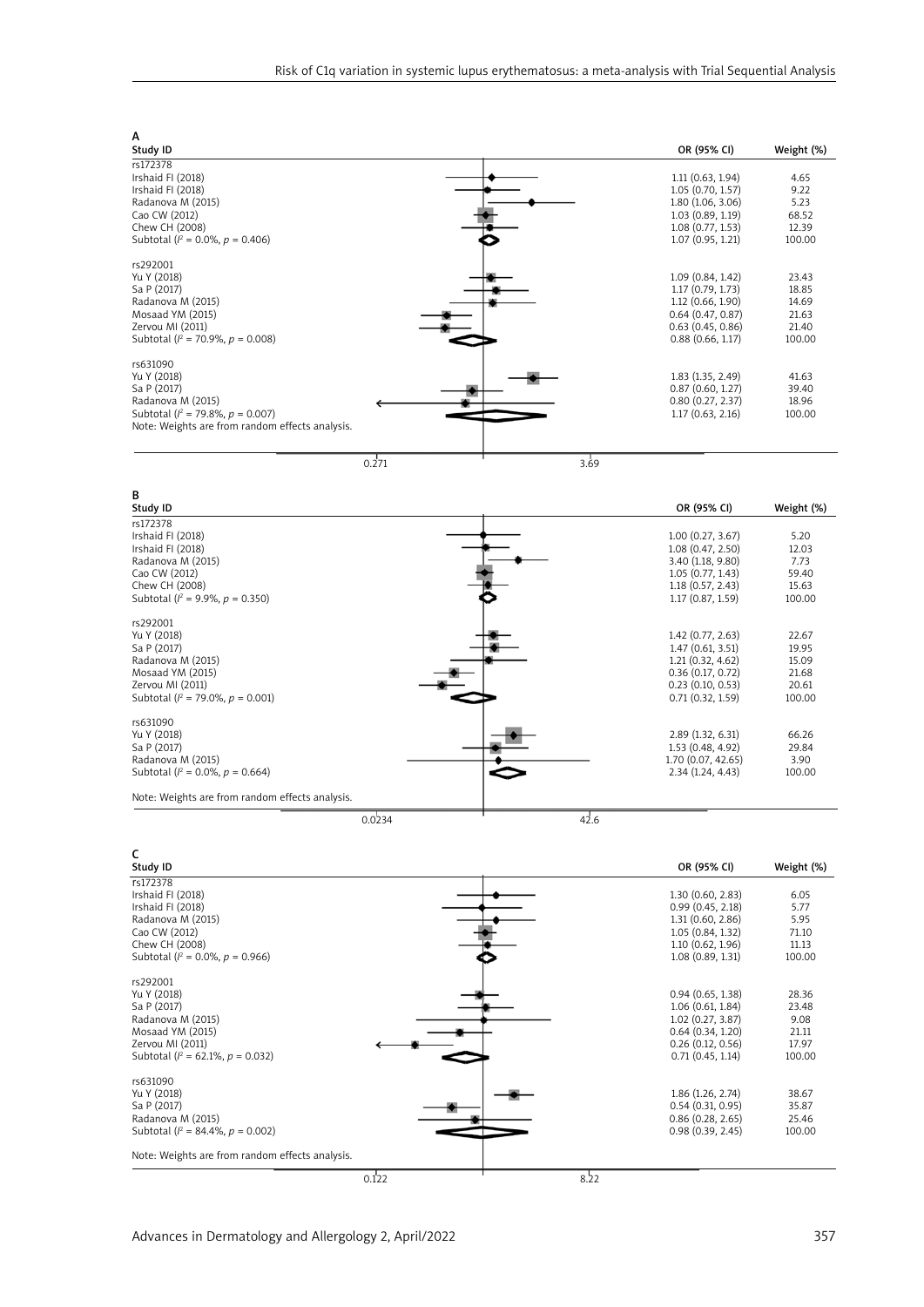| D                                                                                                                                                        |      |                                                                                                                          |                                                     |
|----------------------------------------------------------------------------------------------------------------------------------------------------------|------|--------------------------------------------------------------------------------------------------------------------------|-----------------------------------------------------|
| Study ID                                                                                                                                                 |      | OR (95% CI)                                                                                                              | Weight (%)                                          |
| rs172378<br>Irshaid FI (2018)<br>Irshaid FI (2018)<br>Radanova M (2015)<br>Cao CW (2012)<br>Chew CH (2008)<br>Subtotal ( $l^2$ = 0.0%, $p$ = 0.798)      |      | 1.24 (0.59, 2.59)<br>1.03(0.48, 2.18)<br>1.67(0.82, 3.37)<br>1.05(0.85, 1.30)<br>1.12 (0.65, 1.94)<br>1.10(0.92, 1.32)   | 6.02<br>5.77<br>6.57<br>70.69<br>10.95<br>100.00    |
| rs292001<br>Yu Y (2018)<br>Sa P (2017)<br>Radanova M (2015)<br>Mosaad YM (2015)<br>Zervou MI (2011)<br>Subtotal ( $l^2$ = 73.1%, $p$ = 0.005)            |      | $1.02$ (0.71, 1.46)<br>1.13 (0.68, 1.90)<br>1.10(0.31, 4.00)<br>0.52(0.28, 0.97)<br>0.25(0.12, 0.53)<br>0.70(0.41, 1.20) | 26.08<br>23.15<br>10.83<br>21.22<br>18.73<br>100.00 |
| rs631090<br>Yu Y (2018)<br>Sa P (2017)<br>Radanova M (2015)<br>Subtotal ( $l^2$ = 85.0%, $p$ = 0.001)<br>Note: Weights are from random effects analysis. |      | 1.99 (1.38, 2.88)<br>0.60(0.34, 1.04)<br>0.83(0.27, 2.54)<br>1.04(0.42, 2.57)                                            | 38.78<br>35.89<br>25.33<br>100.00                   |
|                                                                                                                                                          |      |                                                                                                                          |                                                     |
| 0.119                                                                                                                                                    | 8.37 |                                                                                                                          |                                                     |



Figure 2. Pooled OR and 95% CI for indicated genes of C1q with genetic model using a random effect model: A - allelic model,  $B$  – homozygous model,  $C$  – heterozygous model,  $D$  – dominant model,  $E$  – recessive model

SLE disease is 95% for all patients with C1q deficiency. It is consistent with the 'waste-disposal' hypothesis.

Polymorphisms in the complement C1q gene have been reported to be associated with several types of autoimmune diseases, such as rheumatoid arthritis (RA) [40], type 2 diabetes mellitus [41], autoimmune thyroid diseases (AITD) [42], and SLE. Nevertheless, the exact mechanism of C1q involvement in SLE pathogenesis is not known. In the present study, we aimed to assess the associations of C1q gene polymorphisms with SLE susceptibility. To the best of our knowledge, this is the

first meta-analysis to clarify the roles of C1q gene SNPs in SLE susceptibility. The pooled results showed that C1q rs631090 CC was a risk factor for SLE and there was no association between C1q rs172378 and rs292001 and SLE. In accordance with this result, Martens *et al.* found that rs631090 was moderately associated with low serum C1q levels [21]. However, TSA indicated that more information is needed to clarify this issue. No relevant between C1q rs172378 and rs 292001 and SLE may be due to that they are located in the noncoding region of C1q gene which does not influence on the production of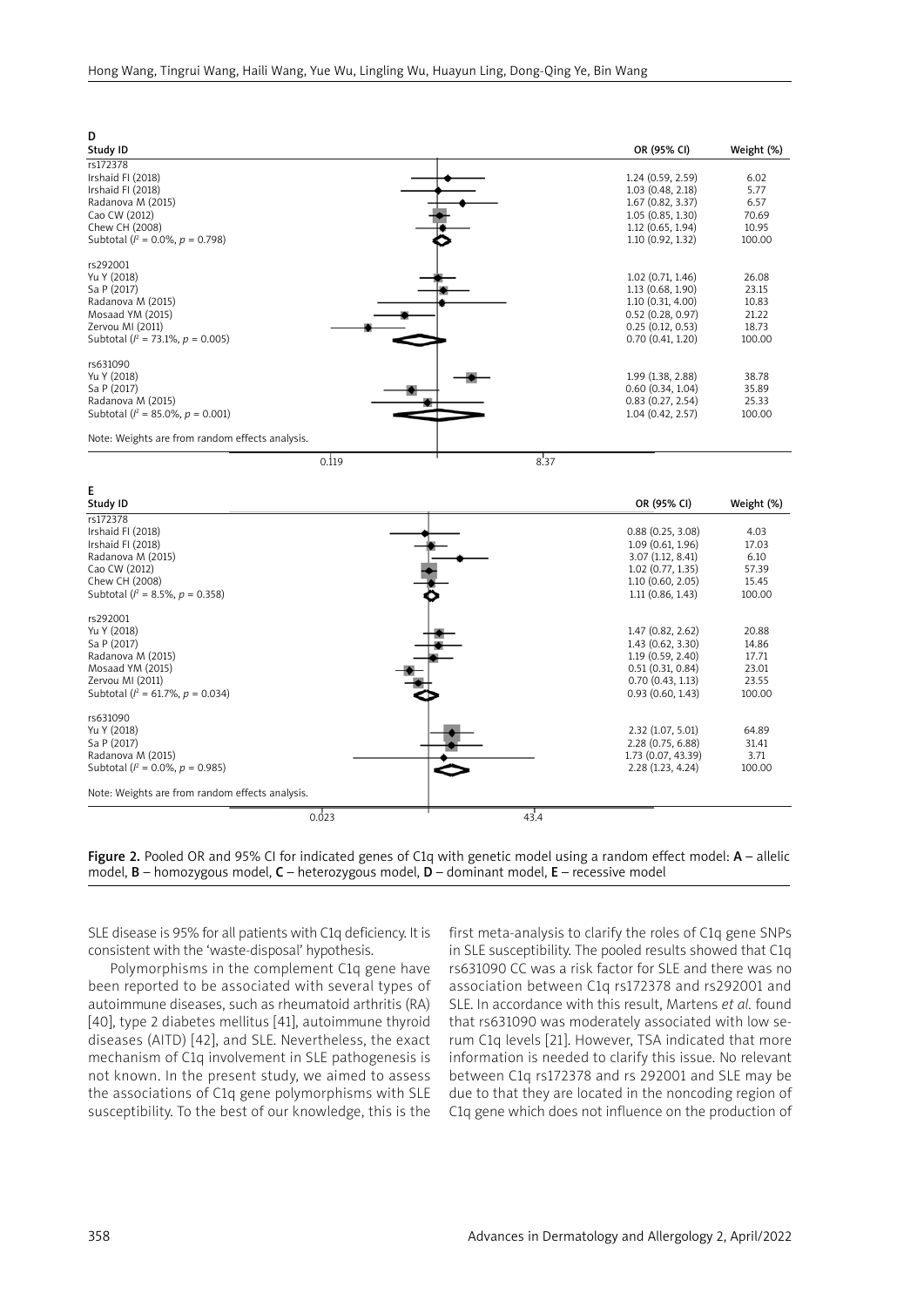| Genetic<br>model | <b>SNP</b> | No. of<br>studies | Test of association <sup>a</sup> |      |       | Test of heterogeneity |       |       | Egg's test |                | Trim and fill<br>analysis <sup>a</sup> |
|------------------|------------|-------------------|----------------------------------|------|-------|-----------------------|-------|-------|------------|----------------|----------------------------------------|
|                  |            |                   | OR (95% CI)                      | Z    | P     | Q                     | P     | P(% ) | T          | $\overline{P}$ | OR (95% CI)                            |
| Allelic model    | rs172378   | 5                 | 1.071 (0.949-1.210)              | 1.11 | 0.266 | 4.00                  | 0.407 | 0.0%  | 1.42       | 0.251          | 1.032 (0.895-1.190)                    |
|                  | rs292001   | 5                 | $0.877$ $(0.657 - 1.170)$        | 0.89 | 0.373 | 13.74                 | 0.008 | 70.9% | 0.30       | 0.786          | $0.877(0.657 - 1.170)$                 |
|                  | rs631090   | 3                 | 1.169 (0.632-2.162)              | 0.50 | 0.618 | 9.92                  | 0.007 | 79.8% | $-0.59$    | 0.662          | $1.169(0.632 - 2.162)$                 |
| Homozygous       | rs172378   | 5                 | 1.172 (0.868-1.584)              | 1.04 | 0.301 | 4.44                  | 0.350 | 9.8%  | 1.06       | 0.368          | 1.172 (0.868-1.584)                    |
| model            | rs292001   | 5                 | $0.713(0.320 - 1.589)$           | 0.83 | 0.408 | 19.04                 | 0.001 | 79.0% | $-0.02$    | 0.988          | $0.713(0.320 - 1.589)$                 |
|                  | rs631090   | 3                 | 2.342 (1.239-4.427)              | 2.62 | 0.009 | 0.82                  | 0.664 | 0.0%  | $-0.67$    | 0.624          | 2.342 (1.239-4.427)                    |
| Heterozygous     | rs172378   | 5                 | 1.080 (0.892-1.306)              | 0.79 | 0.432 | 0.57                  | 0.966 | 0.0%  | 1.45       | 0.243          | 1.052 (0.878-1.260)                    |
| model            | rs292001   | 5                 | $0.714(0.448 - 1.138)$           | 1.42 | 0.157 | 10.54                 | 0.032 | 62.0% | $-0.80$    | 0.483          | $0.627(0.396 - 0.993)$                 |
|                  | rs631090   | 3                 | $0.983(0.395 - 2.448)$           | 0.04 | 0.970 | 12.82                 | 0.002 | 84.4% | $-0.67$    | 0.622          | $0.983(0.395 - 2.448)$                 |
| Dominant         | rs172378   | 5                 | 1.100 (0.918-1.317)              | 1.03 | 0.303 | 1.66                  | 0.798 | 0.0%  | 1.43       | 0.249          | $1.057(0.891 - 1.253)$                 |
| model            | rs292001   | 5                 | $0.703(0.414 - 1.196)$           | 1.30 | 0.194 | 14.82                 | 0.005 | 73.0% | $-0.88$    | 0.444          | $0.607$ $(0.356 - 1.034)$              |
|                  | rs631090   | 3                 | 1.036 (0.418-2.567)              | 0.08 | 0.938 | 13.29                 | 0.001 | 85.0% | $-0.80$    | 0.571          | 1.036 (0.418-2.567)                    |
| Recessive        | rs172378   | 5                 | 1.112 (0.863-1.431)              | 0.82 | 0.412 | 4.37                  | 0.359 | 8.4%  | 1.06       | 0.367          | 1.112 (0.863-1.431)                    |
| model            | rs292001   | 5                 | $0.927(0.601 - 1.430)$           | 0.34 | 0.732 | 10.44                 | 0.034 | 61.7% | 1.79       | 0.171          | $0.927(0.601 - 1.430)$                 |
|                  | rs631090   | 3                 | 2.281 (1.227-4.239)              | 2.61 | 0.009 | 0.03                  | 0.985 | 0.0%  | $-5.34$    | 0.118          | 2.281 (1.227-4.239)                    |

Table 2. Pooled OR and 95% CI, test of heterogeneity, Egg's test and Trim and fill analysis in the indicated gene of C1q with five genetic models using a random model

*a The pooling model is a random effect model. OR – odds ratio, CI – confidence interval.*





relevant proteins. The mutation of C1q rs631090 located at the coding region leads to the change of C1q protein, coinciding with the lower level of C1q in SLE patients but anti-C1q was higher.

Although we have worked hard to make the current meta-analysis perfectly, some insufficient aspects can hardly be avoided. Firstly, the sample sizes are small because of the relatively rare related studies. Secondly, stratification analysis is not conducted for the small number of included studies. Thirdly, some sites in the C1q gene are not included in this study because there

less than 3 relevant articles. Finally, further investigation should be done to deal with the question of small sample size, ethnic differences, genetic linkage and phenotypic heterogeneity and get more accurate relationship between C1q gene polymorphisms and SLE susceptibility.

## Conclusions

Our meta-analysis suggested that C1q rs631090 but not rs172378 and rs292001 is a potential susceptible fac-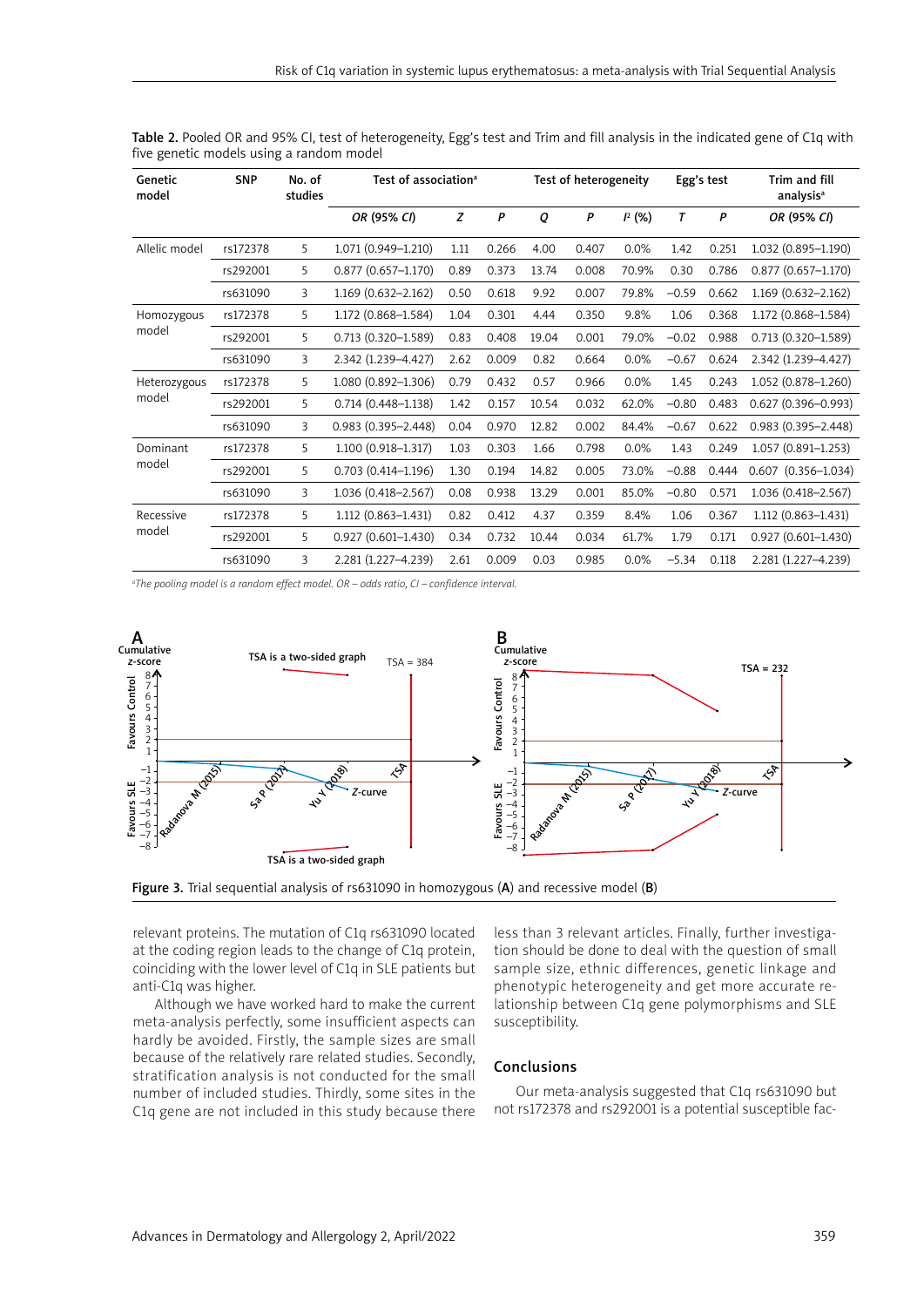

Figure 4. The adjusted pooling effect size  $(A)$  and funnel plot  $(B)$  adjusted using the trim and fill method for the allelic model of rs172378

tor for RA and further study should be done to verify this result.

## Acknowledgments

This study was supported by the National Natural Science Foundation of China (No. 81573217, No. 81872693 and No. 81673258).

Hong Wang and Tingrui Wang contributed equally to this work.

## Conflict of interest

The authors declare no conflict of interest.

#### References

- 1. Goulielmos GN, Zervou MI, Vazgiourakis VM, et al. The genetics and molecular pathogenesis of systemic lupus erythematosus (SLE) in populations of different ancestry. Gene 2018; 668: 59-72.
- 2. Tsokos GC. Systemic lupus erythematosus. N Engl J Med 2011; 365: 2110-21.
- 3. Danchenko N, Satia JA, Anthony MS. Epidemiology of systemic lupus erythematosus: a comparison of worldwide disease burden. Lupus 2006; 15: 308-18.
- 4. Nath SK, Kilpatrick J, Harley JB. Genetics of human systemic lupus erythematosus: the emerging picture. Curr Opin Immunol 2004; 16: 794-800.
- 5. Teruel M, Alarcon-Riquelme ME. Genetics of systemic lupus erythematosus and Sjogren's syndrome: an update. Curr Opin Rheumatol 2016; 28: 506-14.
- 6. Alarcón-Segovia D, Alarcón-Riquelme ME, Cardiel MH, et al. Familial aggregation of systemic lupus erythematosus, rheumatoid arthritis, and other autoimmune diseases in 1,177 lupus patients from the GLADEL cohort. Arthritis Rheum 2005; 52: 1138-47.
- 7. Ulff-Moller CJ, Svendsen AJ, Viemose LN, Jacobsen S. Concordance of autoimmune disease in a nationwide Danish systemic lupus erythematosus twin cohort. Semin Arthritis Rheum 2018; 47: 538-44.
- 8. Deng Y, Tsao BP. Updates in lupus genetics. Curr Rheumatol Rep 2017; 19: 68.
- 9. Moser KL, Neas BR, Salmon JE, et al. Genome scan of human systemic lupus erythematosus: evidence for linkage on chromosome 1q in African-American pedigrees. Proc Natl Acad Sci USA 1998; 95: 14869-74.
- 10. Vignesh P, Rawat A, Sharma M, Singh S. Complement in autoimmune diseases. Clin Chim Acta 2017; 465: 123-30.
- 11. Kishore U, Reid KB. C1q: structure, function, and receptors. Immunopharmacology 2000; 49: 159-70.
- 12. Beurskens FJ, van Schaarenburg RA, Trouw LA. C1q, antibodies and anti-C1q autoantibodies. Mol Immunol 2015; 68: 6-13.
- 13. Xu B, Zhang YM, Yang YW, et al. Diagnostic performance of serum cystatin C and complement component 1q in lupus nephritis. Arthritis Res Ther 2019; 21: 267.
- 14. Gulez N, Genel F, Atlihan F, et al. Homozygosity for a novel mutation in the C1q C chain gene in a Turkish family with hereditary C1q deficiency. J Investig Allergol Clin Immunol 2010; 20: 255-8.
- 15. Petry F, Berkel AI, Loos M. Multiple identification of a particular type of hereditary C1q deficiency in the Turkish population: review of the cases and additional genetic and functional analysis. Human Genet 1997; 100: 51-6.
- 16. Slingsby JH, Norsworthy P, Pearce G, et al. Homozygous hereditary C1q deficiency and systemic lupus erythematosus. A new family and the molecular basis of C1q deficiency in three families. Arthritis Rheum 1996; 39: 663-70.
- 17. Robson MG, Cook HT, Botto M, et al. Accelerated nephrotoxic nephritis is exacerbated in C1q-deficient mice. J Immunol 2001; 166: 6820-8.
- 18. Botto M, Dell'Agnola C, Bygrave AE, et al. Homozygous C1q deficiency causes glomerulonephritis associated with multiple apoptotic bodies. Nat Genet 1998; 19: 56-9.
- 19. Pickering MC, Botto M, Taylor PR, et al. Systemic lupus erythematosus, complement deficiency, and apoptosis. Adv Immunol 2000; 76: 227-324.
- 20. Petry F, Le DT, Kirschfink M, Loos M. Non-sense and missense mutations in the structural genes of complement component C1q A and C chains are linked with two different types of complete selective C1q deficiencies. J Immunol 1995; 155: 4734-8.
- 21. Martens HA, Zuurman MW, de Lange AH, et al. Analysis of C1q polymorphisms suggests association with systemic lupus erythematosus, serum C1q and CH50 levels and disease severity. Sci Rep 2009; 68: 715-20.